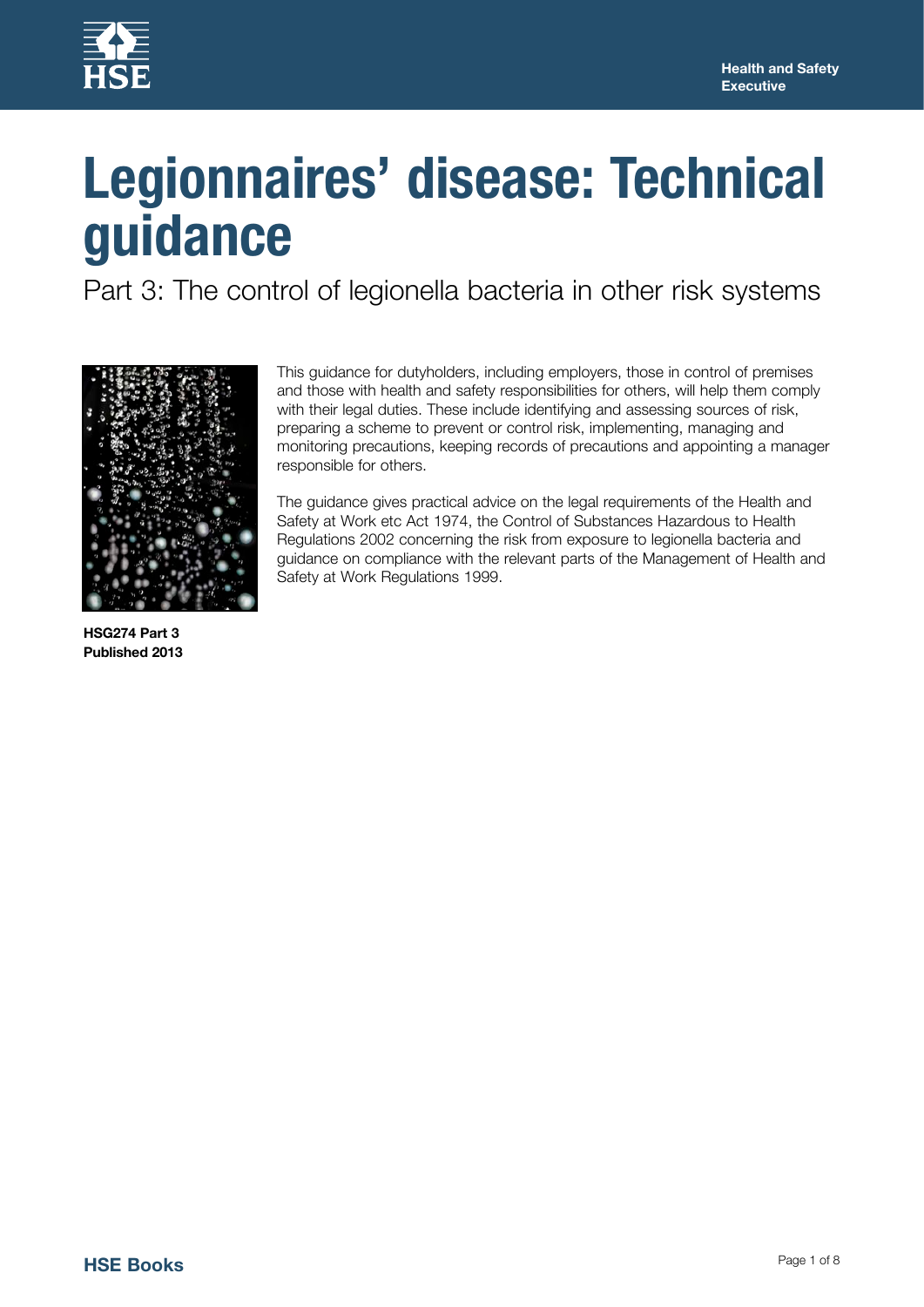### **Introduction**

3.1 *Legionnaires' disease: The control of legionella bacteria in water systems.*  Approved Code of Practice and guidance on regulations (L8)<sup>1</sup> gives practical advice on the legal requirements of the relevant legislation concerning the risk from exposure to legionella bacteria. This guidance is for dutyholders, including employers, those in control of premises and those with health and safety responsibilities for other people, to help them comply with their legal duties. It gives practical guidance on how to assess and control the risk of exposure to legionella in risk systems, other than evaporative cooling systems or hot and cold water systems.

## **What are other risk systems?**

3.2 In addition to evaporative cooling systems and hot and cold water systems there are other risk systems that may produce aerosols, thus posing a foreseeable risk of exposure to legionella. This list is not exhaustive but examples of these types of systems include, but are not limited to:

- ultrasonic humidifiers/foggers:
- misting devices used for humidifying vegetables, meat and other food products;
- spray humidifiers:
- air washers, wet scrubbers, particle and trivial gas scrubbers;
- water softeners:
- emergency showers, eyebaths and face wash fountains;
- sprinkler and hose reel systems;<br>■ spa pools:
- spa pools;
- whirlpool baths;
- horticultural misting systems;
- vehicle washers including automatic washers for cars, buses, lorries and railway rolling stock;
- powered dental equipment;
- fountains and decorative water features including those on display for sale;
- non-disposable nebulisers used for respiratory therapy;
- industrial effluent treatment plants;
- **■** irrigation systems;
- fire, dust and odour suppression systems;
- paint spray preparation equipment;<br>■ tunnel pasteurisers and similar equi
- tunnel pasteurisers and similar equipment.

3.3 Many of these systems operate at or above ambient temperature, or are prone to thermal gain during operation. This may be seasonal for some; for example, irrigation systems that operate outdoors, so may use water at temperatures that fall within the recognised temperature range for legionella bacteria growth. All have the capacity to generate water droplets (aerosols) during operation and some, like powered dental equipment and respiratory therapy nebulisers, may dispense them directly into an individual's breathing zone.

3.4 The most significant, in terms of risk, are spa pools and the HSE/PHE guidance on managing spa pools, *Management of spa pools: Controlling the risks*  of infection<sup>2</sup> should be followed. However, whirlpool baths (baths fitted with high velocity water jets and/or air injection but without water recirculation) are not considered a high risk if the water is immediately discharged after each use, subject to the source water supply being safe.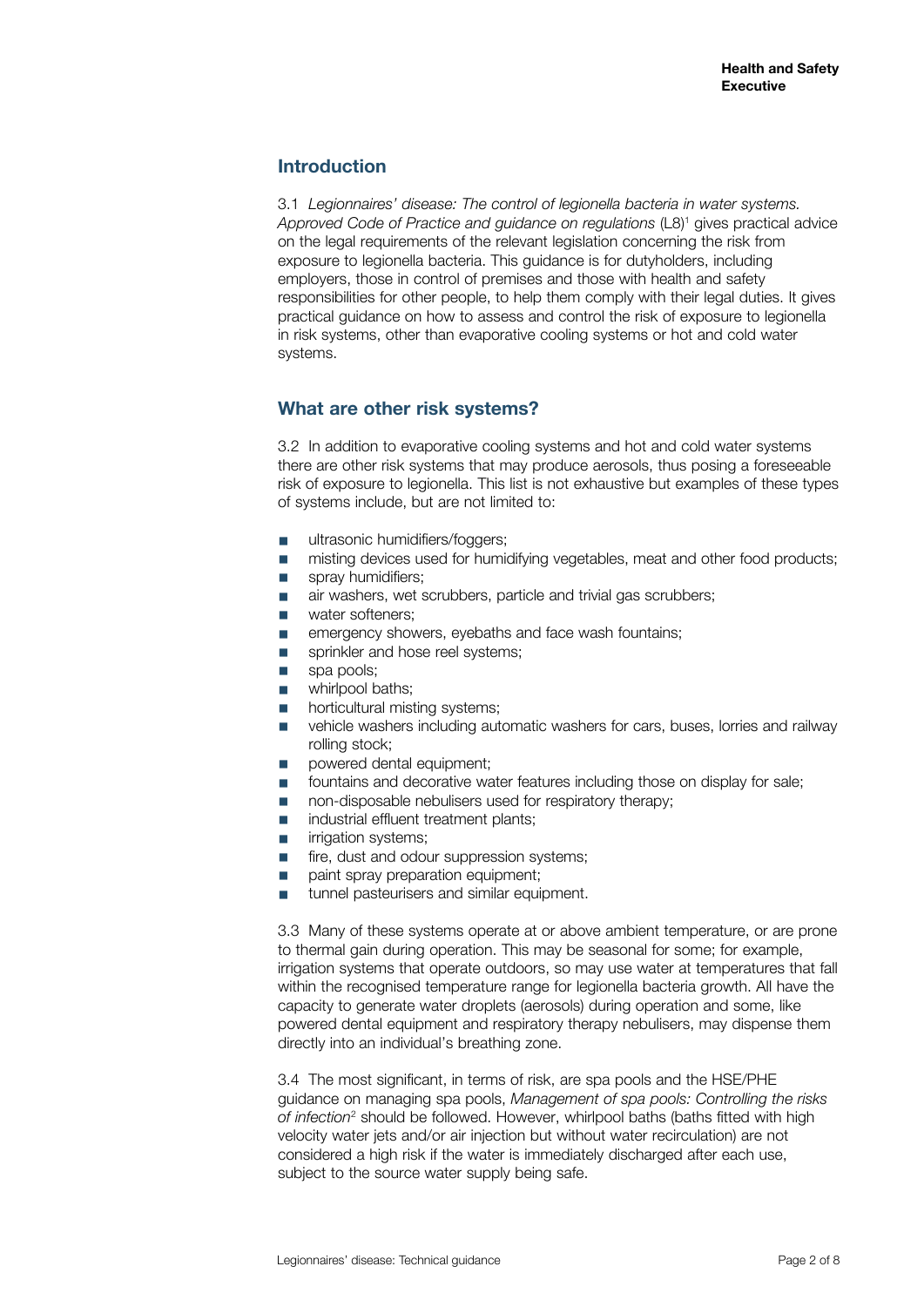3.5 Any water system that has the right environmental conditions could potentially be a source for the growth of microorganisms, including legionella bacteria. There is a reasonably foreseeable legionella risk if the water system has a combination of the following factors:

- the presence of legionella bacteria in the system water, either introduced via the water supply and/or via external contamination;
- conditions suitable for colonisation and multiplication of the bacteria, for example, the water temperature in all or some parts of the system may be between 20–45 °C;
- where water is stored or recirculated;
- deposits and materials that are a source of nutrients for the organism and support bacterial growth, such as contaminants from the surroundings or process including rust, sludge, scale, organic matter and biofilms;
- a means of creating and spreading breathable droplets (aerosols):
- the presence of susceptible people who may be exposed to those aerosols.

## **Risk identification and control**

3.6 As with all foreseeable risk systems, there is a duty to carry out a risk assessment to decide whether further actions are needed and to maintain records of all maintenance carried out, together with monitoring results. These systems and any others found to present a risk need to be adequately controlled and will often require a combination of measures, such as regular maintenance to ensure the system is kept clean, regular disinfection and ongoing monitoring where appropriate.

3.7 Most of these systems are likely to require a supply of mains water and will therefore be subject to the regulatory applications of the Water Supply (Water Fitting) Regulations 1999<sup>3</sup> and The Water Supply (Water Quality) Regulations 2001.<sup>4</sup> To assess the risk properly, it is necessary to understand the system and its operation. The risk assessment should also consider:

- the source of the water with respect to the likelihood of legionella contamination;
- the potential for microorganisms to grow;
- the potential for aerosol release;
- the likelihood and susceptibility of people being exposed to the aerosols.

3.8 If the findings show the risks from exposure to legionella are insignificant and properly managed, no further action may be required. However, it is important to review the risk assessment regularly in case anything changes in the water system or its use.

3.9 If the assessment shows there is a risk from exposure to legionella:

- consider if the system can be replaced with a dry system. Where this is not practicable, draw up and put in place a written scheme of measures to prevent or control the risk of exposure to the bacteria – the extent and complexity of the written scheme will be dictated by the level of risk;
- monitor any control measures and keep records of the results;
- record the significant findings of the risk assessment and keep appropriate records, with an indication of when to review the assessment and what to consider;
- review the assessment regularly to see whether circumstances that could alter the risk have changed;
- review the written scheme if the level of risk changes;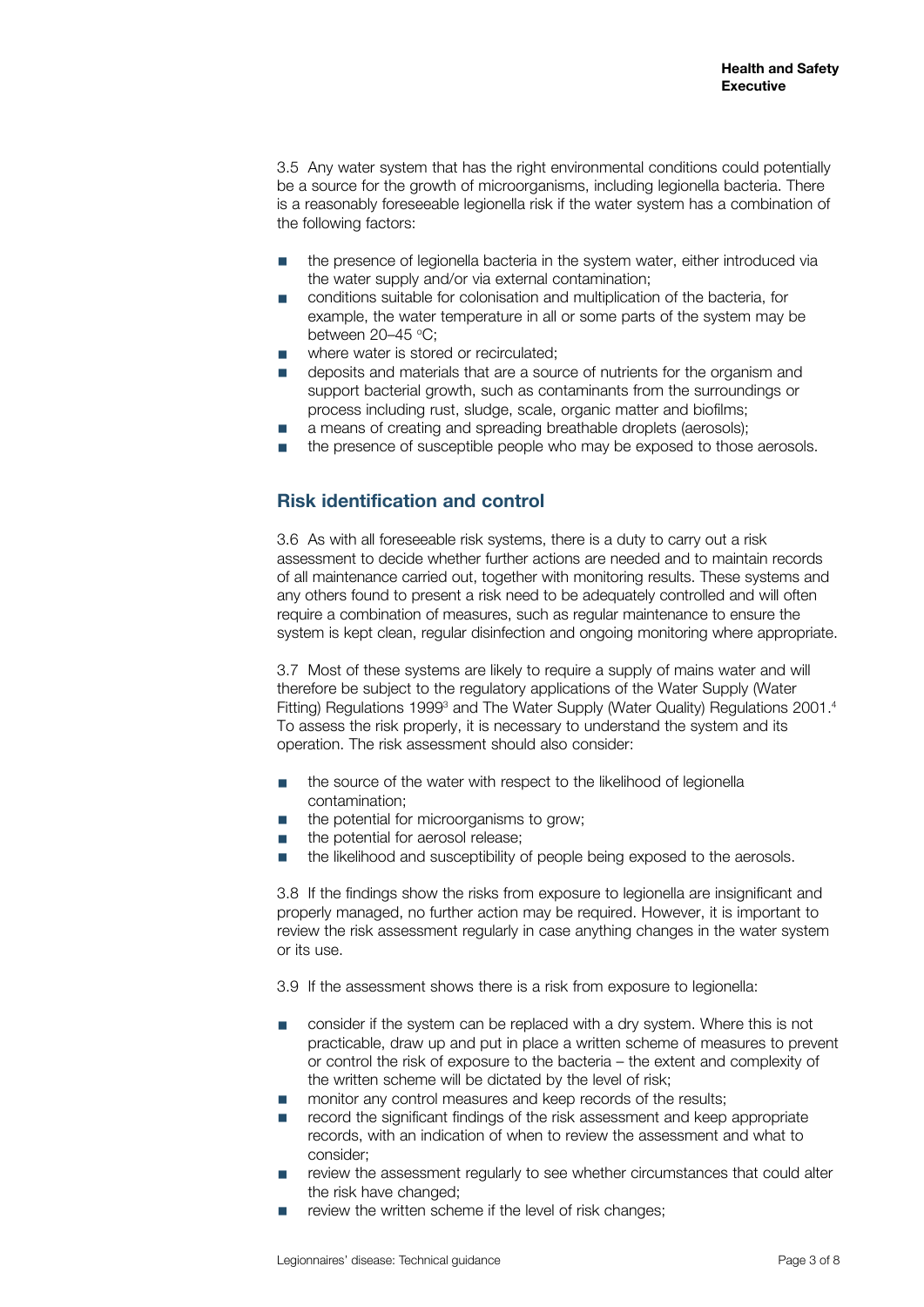■ ensure that those people involved in controlling the risks (including any contractors) are competent to do so and that their roles, responsibilities and reporting lines are clearly set down.

3.10 When carrying out the risk assessment, the dutyholder may need access to competent help and advice. Unless there is sufficient knowledge and expertise within your company, specialist help may be needed to carry out the legionella risk assessment, and to devise and implement an effective written scheme and monitor its effectiveness.

3.11 A summary of the actions that should be taken for other risk systems is detailed in Appendix 3.1 and are in addition to the manufacturer's instructions. Further information is also available on the HSE website at [www.hse.gov.uk/](http://www.hse.gov.uk/legionnaires/other-risk-systems.htm) [legionnaires/other-risk-systems.htm](http://www.hse.gov.uk/legionnaires/other-risk-systems.htm). Additionally, the Water Management Society publishes guidance on a number of other risk systems including industrial process systems, air scrubbers, vehicle washers, emergency showers, dental equipment and solar heating systems at www.wmsoc.org.uk.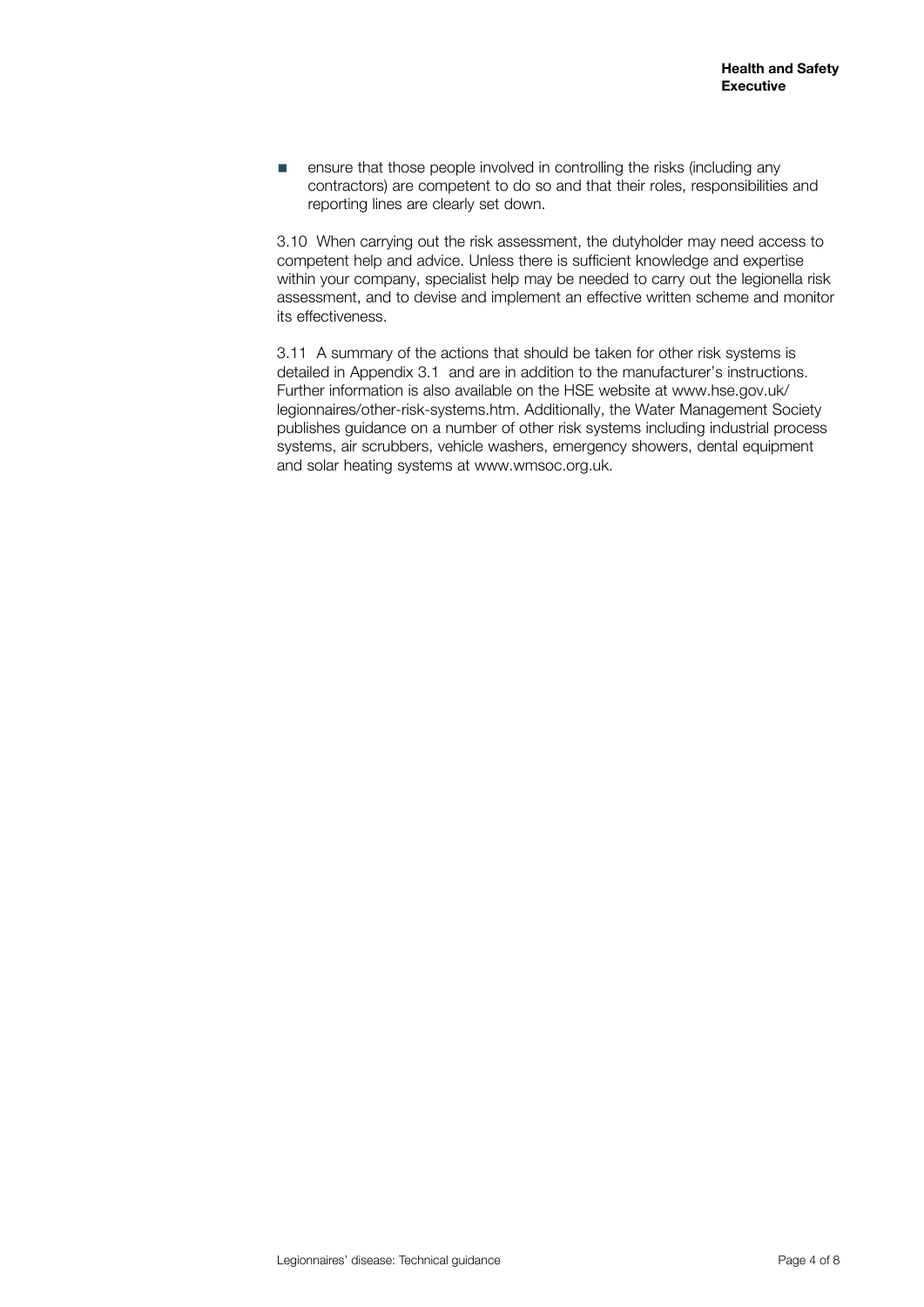# **Appendix 3.1 Checklist for recommended frequency of inspection for other risk systems**

| <b>System/service</b>                                                     | <b>Task</b>                                                                                                                                            | <b>Frequency</b>                                                            |
|---------------------------------------------------------------------------|--------------------------------------------------------------------------------------------------------------------------------------------------------|-----------------------------------------------------------------------------|
| <b>Ultrasonic</b><br>humidifiers/<br>foggers and water<br>misting systems | If the equipment is fitted with UV lights, check<br>to ensure the effectiveness of the lamp (check<br>to see if within working life) and clean filters | Six monthly or<br>according to<br>manufacturer's<br>instructions            |
|                                                                           | Ensure automatic purge of residual water is<br>functioning                                                                                             | As part of machinery<br>shut down                                           |
|                                                                           | Clean and disinfect all wetted parts                                                                                                                   | As indicated by risk<br>assessment                                          |
|                                                                           | Sampling for legionella                                                                                                                                | As indicated by risk<br>assessment                                          |
| Spray humidifiers                                                         | Clean and disinfect spray humidifiers and<br>make-up tanks, including all wetted surfaces,<br>descaling as necessary                                   | Six monthly                                                                 |
|                                                                           | Confirm the operation of non-chemical water<br>treatment (if present)                                                                                  | Weekly                                                                      |
| Air washers, wet<br>scrubbers, particle<br>and trivial gas<br>scrubbers   | Clean and disinfect air washers, wet<br>scrubbers, particle and trivial gas scrubbers<br>and water storage tanks                                       | As indicated by risk<br>assessment                                          |
|                                                                           | Apply, monitor, and record the results of the<br>water treatment                                                                                       | As indicated by risk<br>assessment                                          |
| <b>Water softeners</b>                                                    | Clean and disinfect resin and brine tank -<br>check with the manufacturer what chemicals<br>can be used to disinfect resin bed                         | As recommended by<br>manufacturer                                           |
| Emergency<br>showers, eyebaths<br>and face-wash<br>fountains              | Flush through and purge to drain ensuring<br>three to five times the volume of water in the<br>stagnant zone is drawn off                              | As indicated by risk<br>assessment, but<br>at least every six<br>months     |
|                                                                           | Inspect water storage tanks (where fitted)                                                                                                             | Monthly                                                                     |
|                                                                           | Clean and disinfect shower heads, nozzles,<br>roses, 'Y' strainers, and water storage tanks<br>(where fitted)                                          | Quarterly, or more<br>frequently, as<br>indicated by the risk<br>assessment |
| Sprinkler and hose<br>reel systems                                        | When witnessing tests of sprinkler blow-down<br>and hose reels ensure that there is minimum<br>risk of exposure to aerosols                            | As directed                                                                 |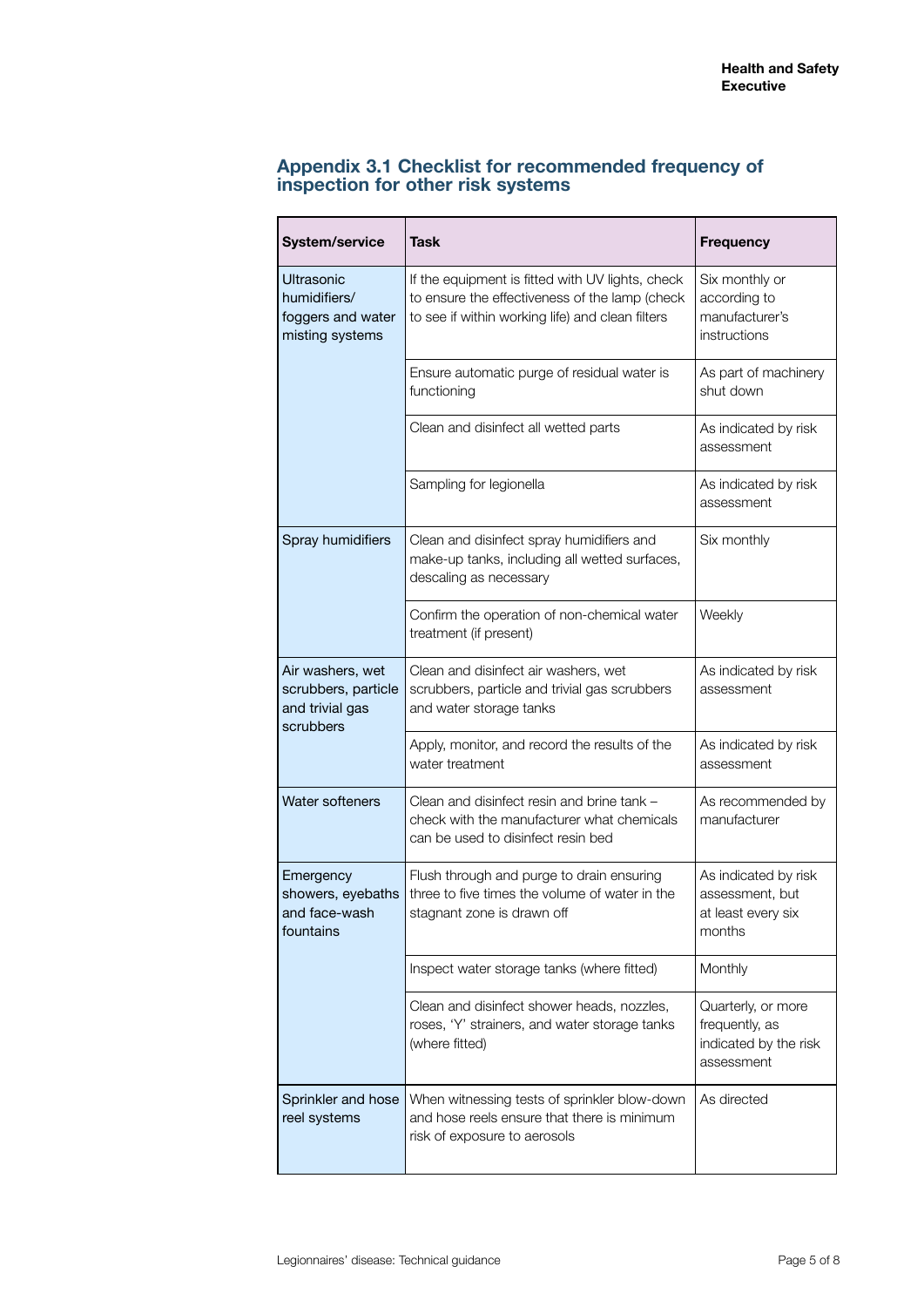| System/service                   | Task                                                                                                                                                                                                                                                                                                                        | <b>Frequency</b>                                                                                                                                    |
|----------------------------------|-----------------------------------------------------------------------------------------------------------------------------------------------------------------------------------------------------------------------------------------------------------------------------------------------------------------------------|-----------------------------------------------------------------------------------------------------------------------------------------------------|
| Spa pools                        | Detailed HSE/PHE guidance on the management of spa pools is<br>available in Management of spa pools: Controlling the risks of infection                                                                                                                                                                                     |                                                                                                                                                     |
| Whirlpool baths                  | Clean, flush and disinfect air channels<br>Remove, flush and clean jets                                                                                                                                                                                                                                                     | As indicated by risk<br>assessment                                                                                                                  |
| Horticultural<br>misting systems | Clean and disinfect distribution pipework,<br>spray heads and make-up tanks including all<br>wetted surfaces, descaling as necessary                                                                                                                                                                                        | Quarterly or as<br>indicated by risk<br>assessment                                                                                                  |
| Dental equipment                 | Drain down, clean, flush and disinfect all<br>system components, pipework and bottles                                                                                                                                                                                                                                       | Twice daily (typically<br>at the start and finish<br>of each working<br>day). Disinfectant<br>contact time as<br>recommended by the<br>manufacturer |
|                                  | Clean storage bottles, rinse with distilled or<br>Reverse Osmosis (RO) water, drain, and leave<br>inverted overnight                                                                                                                                                                                                        | Daily                                                                                                                                               |
|                                  | Take microbiological measurements -<br>refer to Decontamination Health Technical<br>Memorandum 01-05: Decontamination in<br>primary care dental practices <sup>5</sup>                                                                                                                                                      | As indicated by risk<br>assessment                                                                                                                  |
| Vehicle wash<br>systems          | Check and clean filtration systems, collection<br>tanks and interceptor tanks and check<br>treatment system<br>A biocide programme should be in place and<br>should be monitored and controlled similar to<br>the standards required in cooling towers<br>Clean and disinfect system and ensure sludge<br>tanks are emptied | As indicated by risk<br>assessment                                                                                                                  |
|                                  | Sample for legionella                                                                                                                                                                                                                                                                                                       | Initially to establish<br>that control has<br>been achieved and<br>thereafter quarterly or<br>as indicated by risk<br>assessment                    |
| Fountains and<br>water features  | Clean and disinfect ponds, spray heads and<br>make-up tanks including all wetted surfaces,<br>descaling as necessary                                                                                                                                                                                                        | As indicated by the<br>risk assessment,<br>and depending on<br>condition                                                                            |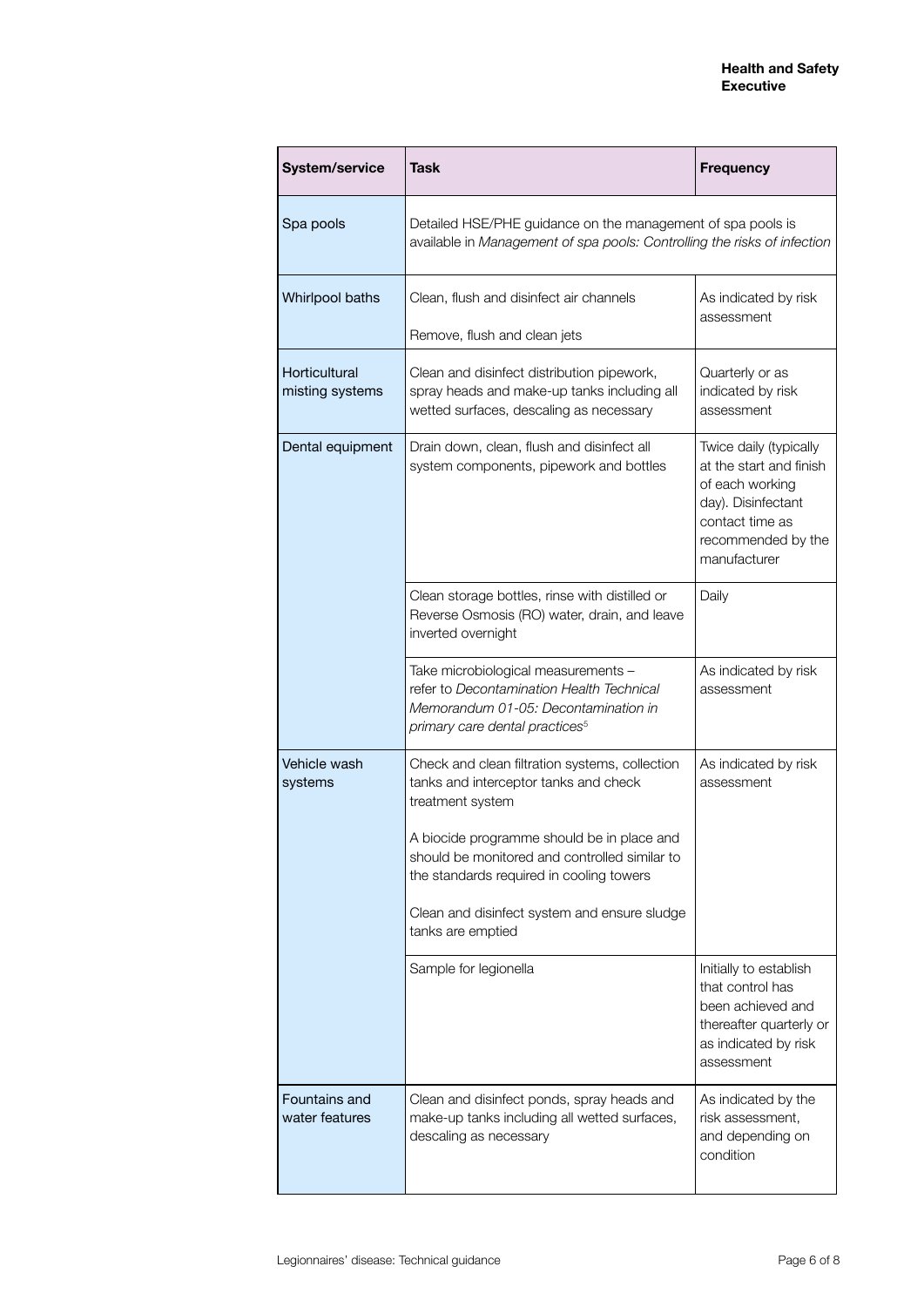| System/service                      | Task                                                                                                                                                                                                                                                                                                  | <b>Frequency</b>                                                                                                    |
|-------------------------------------|-------------------------------------------------------------------------------------------------------------------------------------------------------------------------------------------------------------------------------------------------------------------------------------------------------|---------------------------------------------------------------------------------------------------------------------|
| Industrial process<br>water systems | Conduct a risk assessment of each system,<br>preferably using an assessment team<br>comprising members knowledgeable in<br>legionella management and control, as well as<br>those familiar with the design and operation of<br>the system<br>Devise a control scheme based on this risk<br>assessment | Monitoring,<br>inspection, and<br>testing frequencies<br>to be determined as<br>indicated by the risk<br>assessment |

## **References**

- 1 *Legionnaires' disease: The control of legionella bacteria in water systems. Approved Code of Practice* L8 (Fourth edition) HSE Books 2013 [www.hse.gov.uk/pubns/books/l8.htm](http://www.hse.gov.uk/pubns/books/l8.htm)
- 2 *Management of spa pools: Controlling the risks of infection* HPA/HSE 2006 www.hse.gov.uk/legionnaires/spa-pools.htm
- 3 *Water Supply (Water Fitting) Regulations 1999* SI 1148/1999 The Stationery Office
- 4 *The Water Supply (Water Quality) Regulations 2001* SI 3911/2001 The Stationery Office
- 5 *Decontamination Health Technical Memorandum 01-05: Decontamination in primary care dental practices* 2013 Department of Health www.gov.uk

#### **Acknowledgements**

Cover photograph by kind permission of Public Health England.

HSE thanks the following organisations for providing representatives with technical expertise, which was used when preparing the technical guidance that appears in this publication: Legionella Control Association (Howard Barnes, Robert McLeod-Smith); British Association for Chemical Specialities (Tim Parkinson, Geoff Walker, John Smith); Water Management Society (John Lindeman, Alan Elsworth, Mike Hunter, Graham Thompson, Giles Green, Alan Greaves, Susanne Lee); and Dr Tom Makin.